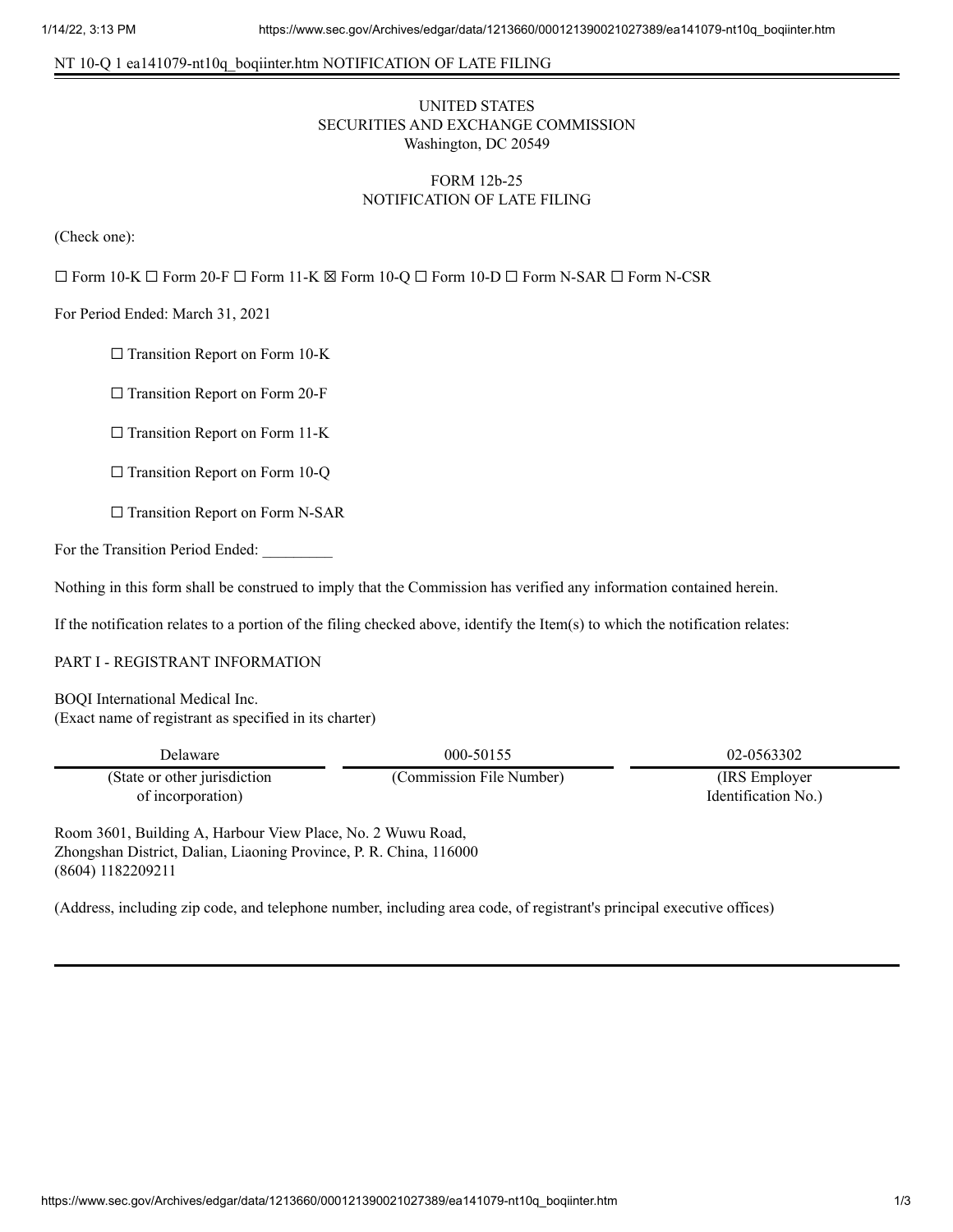#### PART II - RULES 12b-25 (b) AND (c)

If the subject report could not be filed without reasonable effort or expense and the registrant seeks relief pursuant to Rule 12b-25(b), the following should be completed. (Check box if appropriate)

☒ (a) The reason described in reasonable detail in Part III of this form could not be eliminated without unreasonable effort or expense;

☒ (b) The subject annual report, semi-annual report, transition report on Form10-K, Form 20-F,Form11-K, Form N-SAR or Form N-CSR, or portion thereof, will be filed on or before the fifteenth calendar day following the prescribed due date; or the subject quarterly report or transition report on Form 10-Q or subject distribution report on Form 10-D, or portion thereof, will be filed on or before the fifth calendar day following the prescribed due date; and

 $\Box$  (c) The accountant's statement or other exhibit required by Rule 12b-25(c) has been attached if applicable.

### PART III – NARRATIVE

State below in reasonable detail why Forms 10-K, 20-F, 11-K, 10-Q,10-D, N-SAR, N-CSR, or the transition report or portion thereof, could not be filed within the prescribed time period.

The Registrant has encountered certain logistical delays in finalizing the financial information for the period ended March 31, 2021. Accordingly, the timely filing of the Form 10-Q has become impracticable without undue hardship and expense to the Registrant. The Company undertakes the responsibility to file such report no later than five days after its original prescribed due date.

### PART IV - OTHER INFORMATION

(1) Name and telephone number of person to contact in regard to this notification:

Pang Zhang-Whitaker, Esq., 212.238.8844

(2) Have all other periodic reports required under section 13 or 15(d) of the Securities Exchange Act of 1934 or section 30 of the Investment Company act of 1940 during the preceding 12 months or for such shorter period that the registrant was required to file such report(s) been filed? If the answer is no, identify report(s).

## ☒ Yes ☐ No

(3) Is it anticipated that any significant change in results of operations from the corresponding period for the last fiscal year will be reflected by the earnings statements to be included in the subject report or portion thereof?

## ☒ Yes ☐ No

If so, attach an explanation of the anticipated change, both narratively and quantitatively, and, if appropriate, state the reasons why a reasonable estimate of the results cannot be made.

The Registrant expects to report revenues of approximately \$2 million for the first three months of 2021 as compared to revenues of \$414,584 for the same period in 2020. The Registrant expects that it will report a net loss of approximately \$3.8 million for the first three months of 2021 as compared to net loss of \$2,194,875 for the same period in 2020.